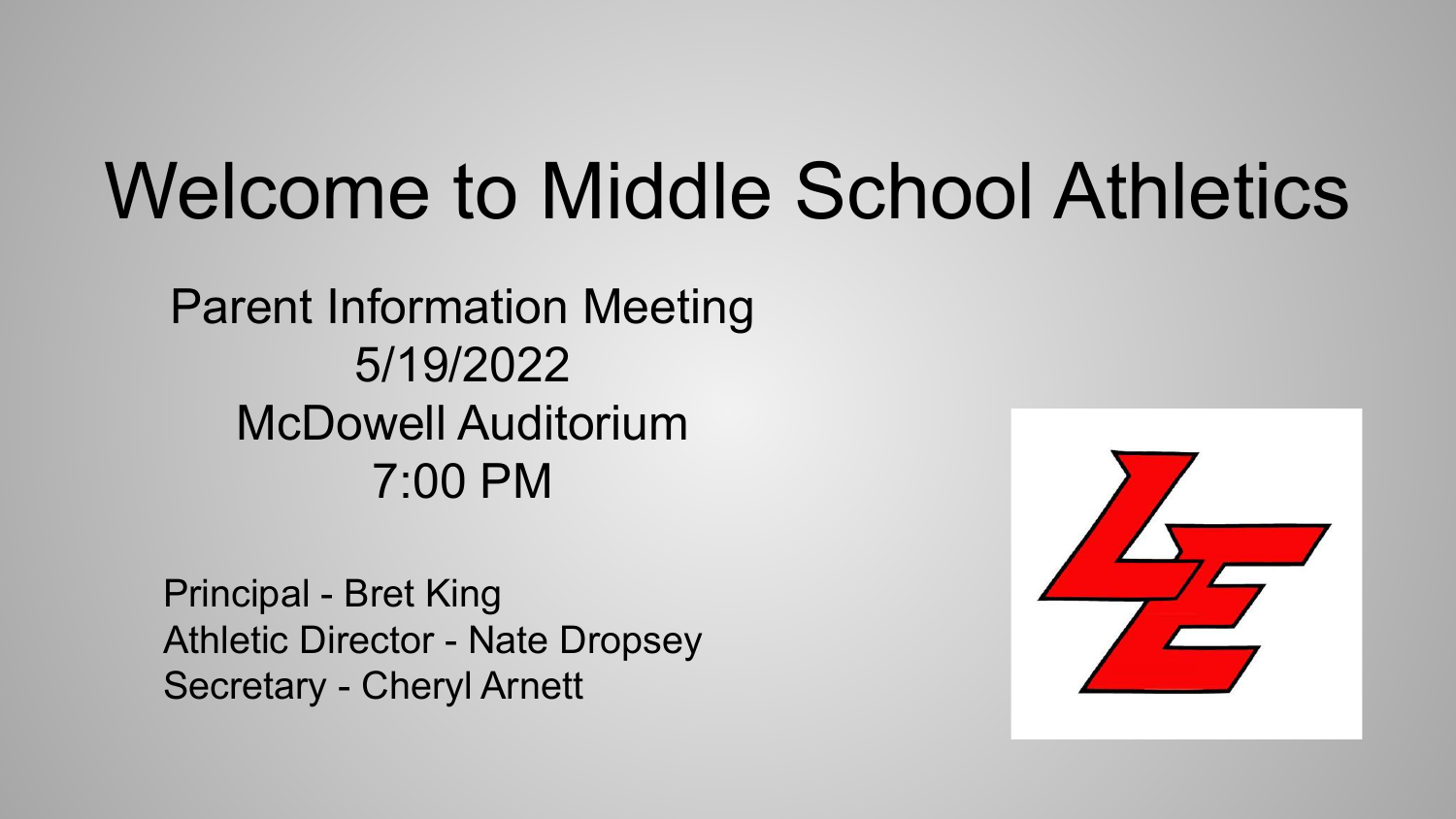# Welcome!!

- Introduction
- Athletic Vision and Philosophy
- Getting Up to Speed
- For Your Season
- Parent and Student **Expectations**
- Athletic Training
- Athletic Booster Program
- Wrap Up

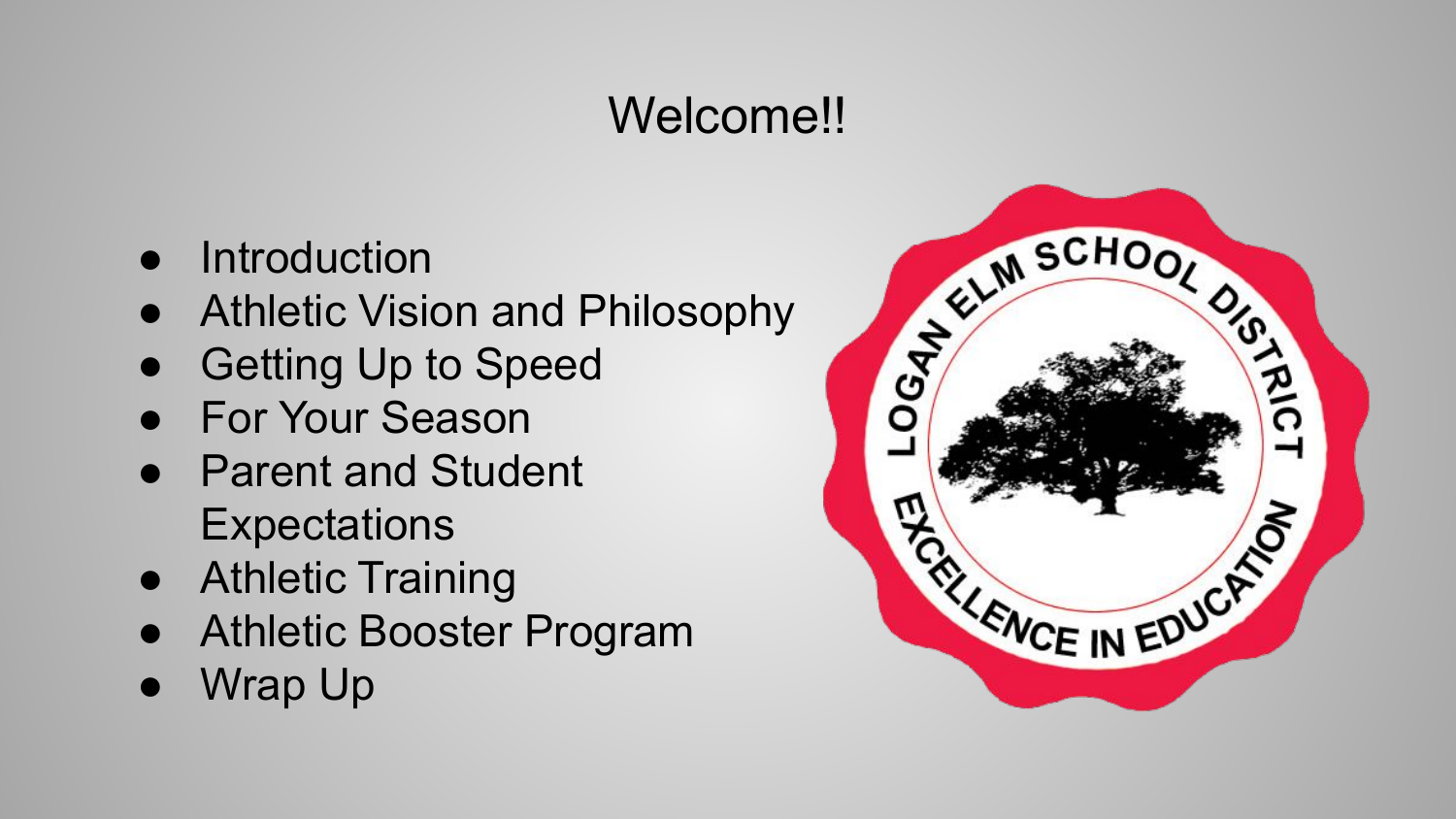# Ohio High School Athletic Association



#### **Important Information**

- The OHSAA oversees all of Middle School and High School sports for the State of Ohio
- Logan Elm works in conjunction with OHSAA to ensure that all coaches and athletes have met the requirements to be eligible to participate in HS/MS athletics
- We follow and implement all policies and decisions set by the OHSAA

#### **Online Resource**

- The OHSAA website is: [www.ohsaa.org](http://www.ohsaa.org)
- You can find all of the general sport regulations and specific sport regulations on this website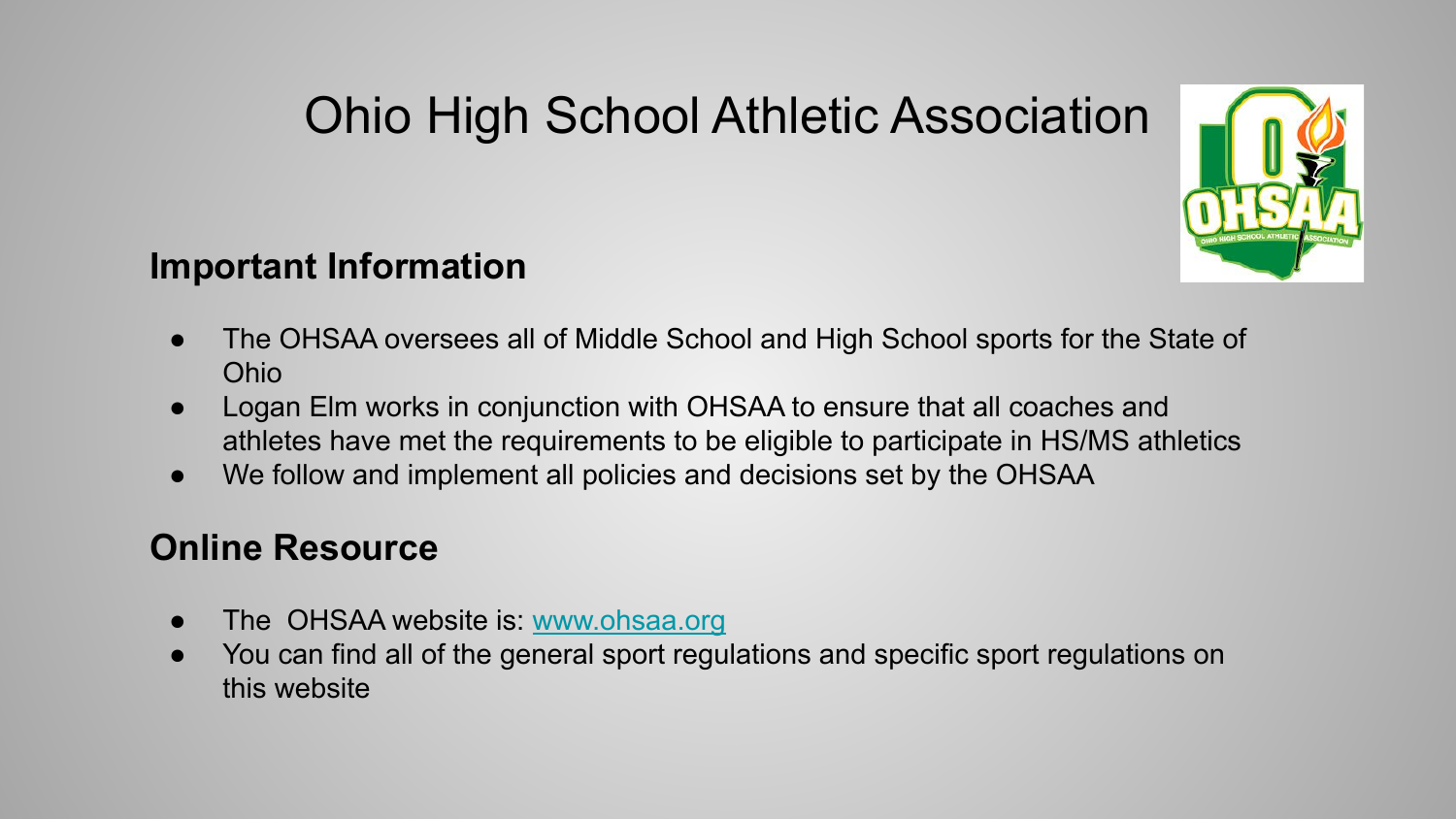#### Foundations of LE Middle School Athletics

Philosophy of the Athletic Department:

To Promote, Support, Enhance and Develop all of the athletic programs that are part of Logan Elm Middle School.

To operate with a high degree of Reliability, Trust, Integrity, and Respect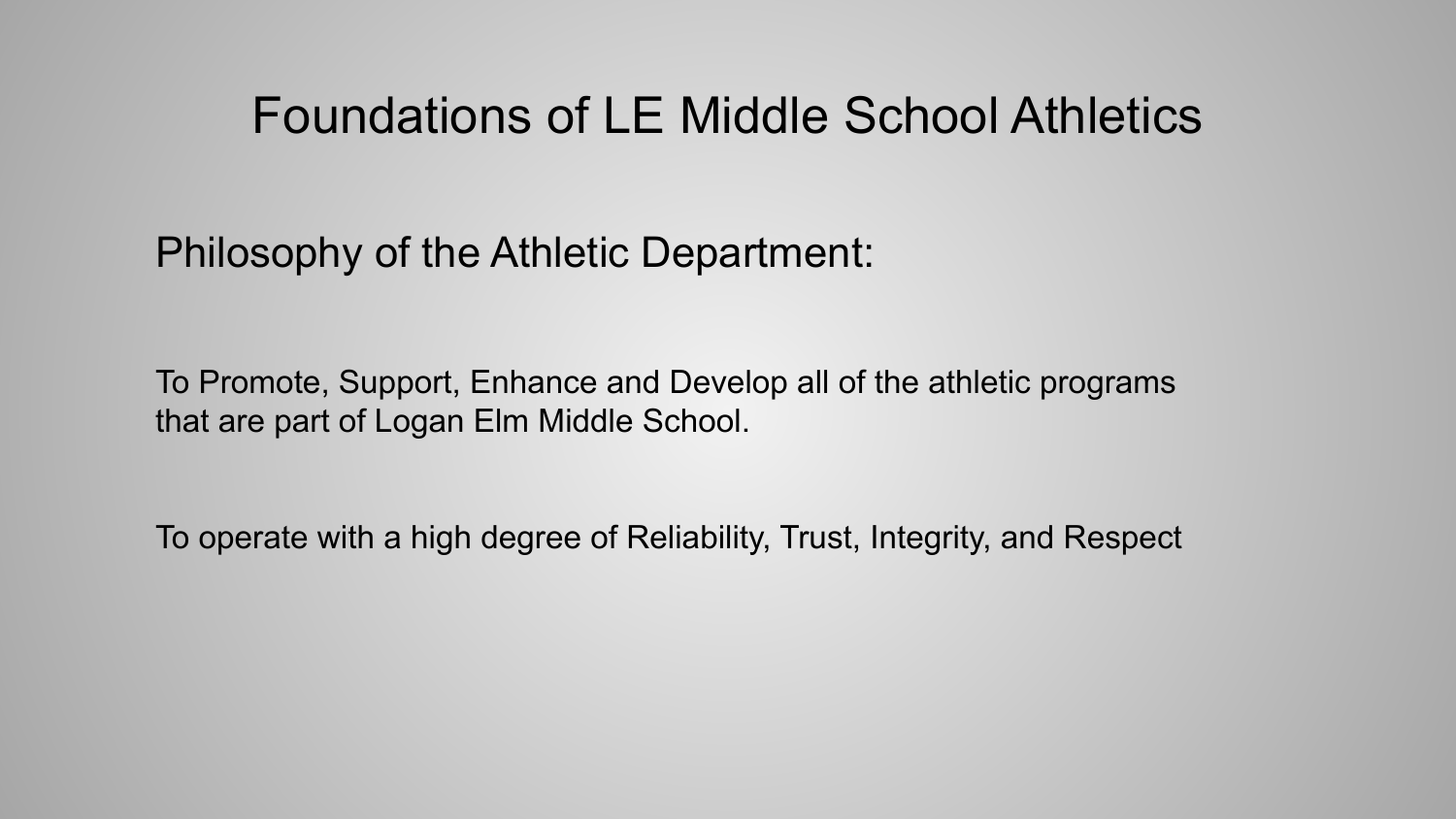### Middle School Athletic Vision

| <b>Physical Resources</b>                              | <b>People Development</b>                          | <b>Internal Processes</b>                               | <b>Competencies</b>                                                   |
|--------------------------------------------------------|----------------------------------------------------|---------------------------------------------------------|-----------------------------------------------------------------------|
| Prepare a fiscal<br>responsible budget and<br>forecast | Build a team of coaches<br>with strong core values | Commitment to the<br>development of<br>student-athletes | Responsibility to<br>Administration, Coaches,<br>Student-Athletes and |
| Fundraising                                            | Provide each coaching<br>team member with the      | Scheduling of games and                                 | Community                                                             |
| <b>Opportunities</b>                                   | necessary resources to<br>be successful            | events                                                  | Be a Trusted, Respected<br>and Loyal program                          |
| Optimize available space,                              |                                                    | Promotion of programs                                   | (OHSAA rules                                                          |
| time and location                                      | Ensure coaching team<br>members have the most      | in the community                                        | compliance)                                                           |
|                                                        | current understanding of<br>rules and regulations  | Provide leadership<br>opportunities to athletes         | Understand the<br>regulations and bylaws                              |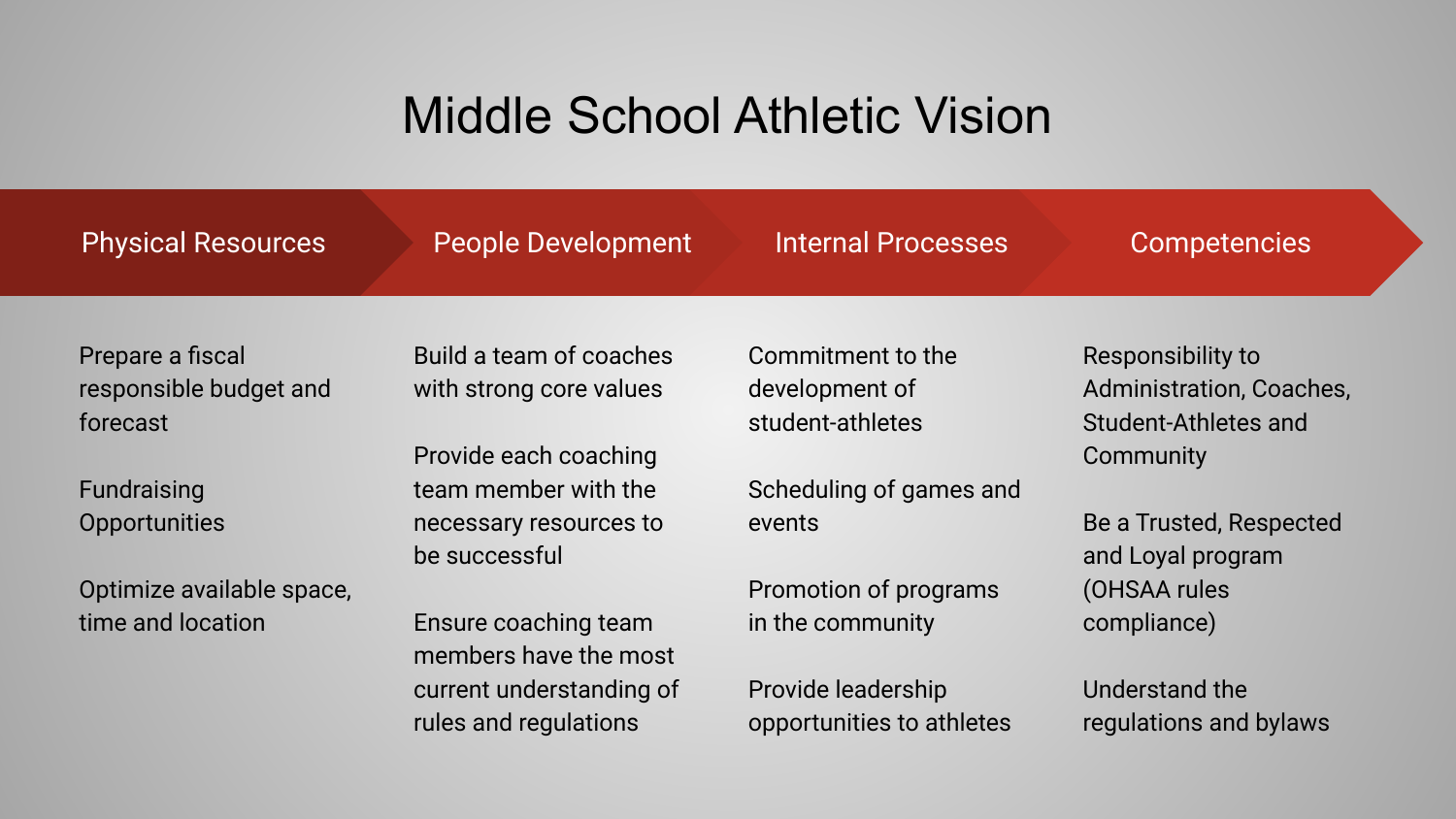#### Philosophy of our Athletic Programs

- Our belief is that our middle school athletic programs are designed to provide learning experiences that help prepare our student-athletes for the high school programs
- Our belief is that our middle school athletic programs are designed to provide our student-athletes with Time Management, Organization, Teamwork and Accountability
- Our belief is to get as many student-athletes involved in our programs as possible
- Our belief is to not only teach the skills necessary for competitive competition but teach the skills necessary to create well rounded and high character young people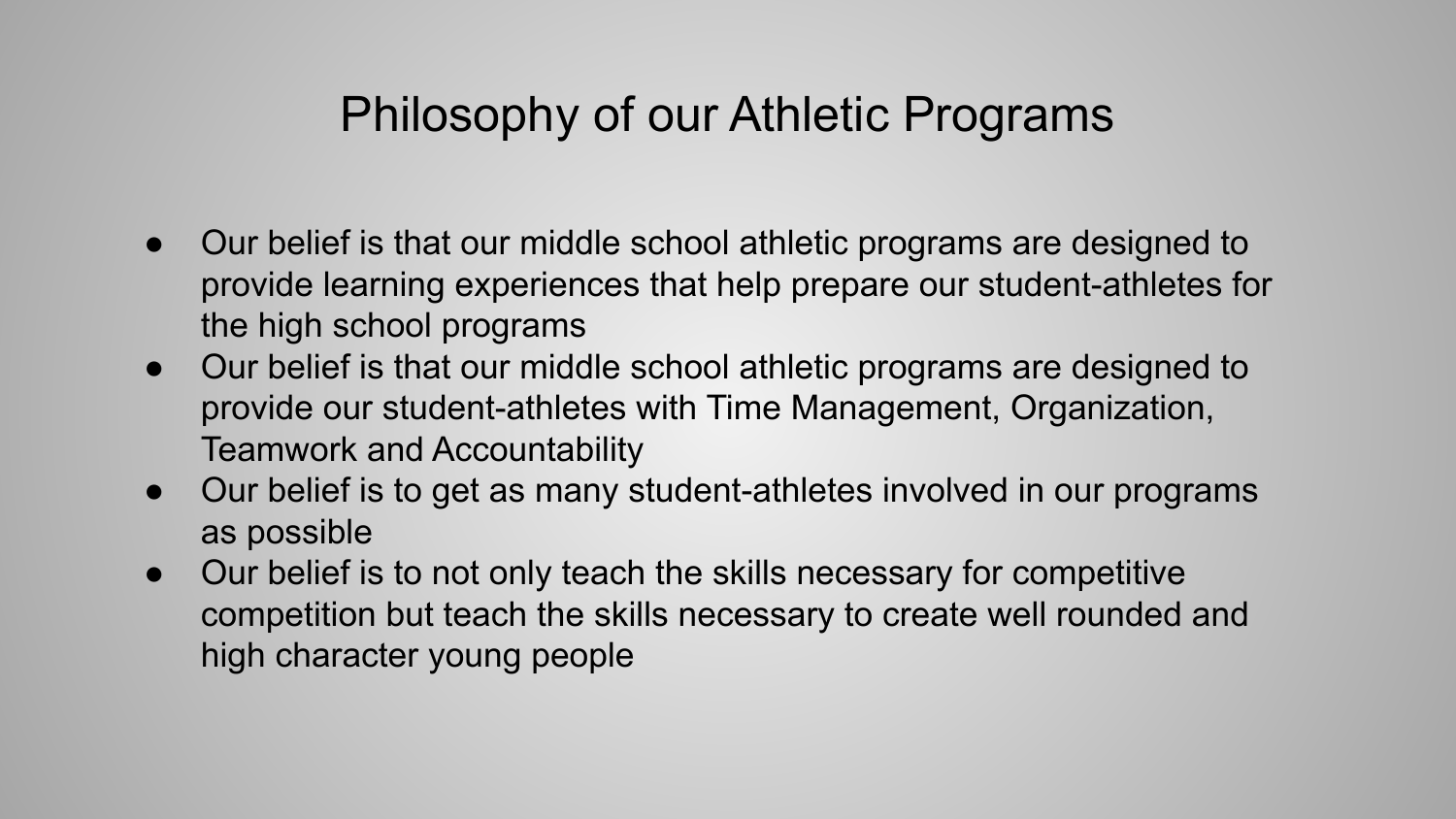#### Philosophy of our Athletic Programs

- We expect our student-athletes to be leaders in the school, on the field and in the community
- We expect our student-athletes to follow school rules, portray themselves in a positive manner in school and in the community and represent Logan Elm in a positive manner
- We expect our student-athletes to be role models for others in the school
- We expect our student-athletes to hold themselves to high standards and expectations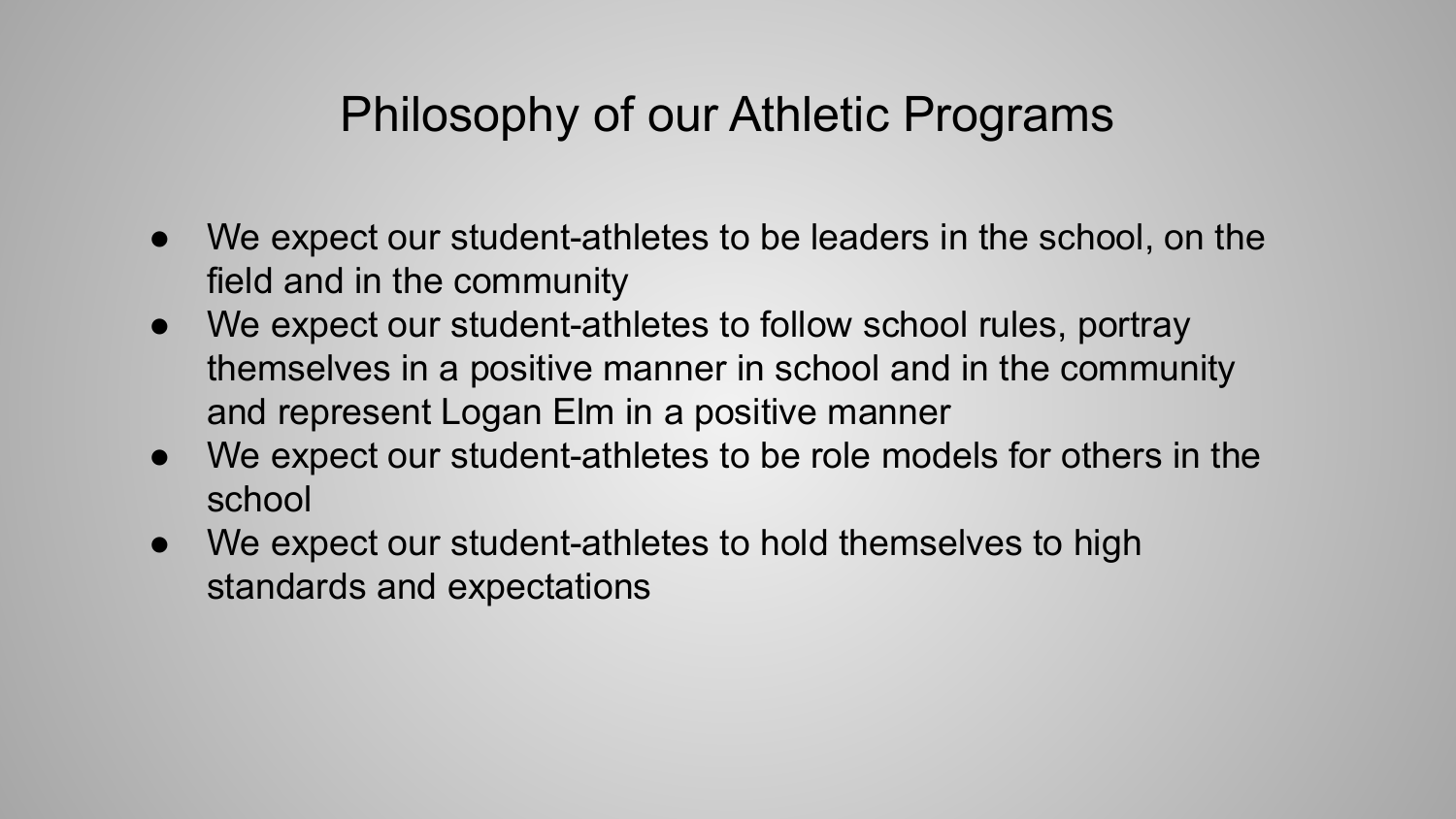#### 2021-2022 Athletic Program Information

| <b>Grade Level</b> |    | 1 Sport 2 Sports 3 Sports |    | Total Number of<br><b>Student-Athletes</b> |
|--------------------|----|---------------------------|----|--------------------------------------------|
| 7th Grade          | 24 | 18                        | 15 | 57                                         |
| 8th Grade          | 29 | 20                        | 12 | 61                                         |

#### **WE WANT AND NEED MORE STUDENTS INVOLVED IN OUR PROGRAMS!!!**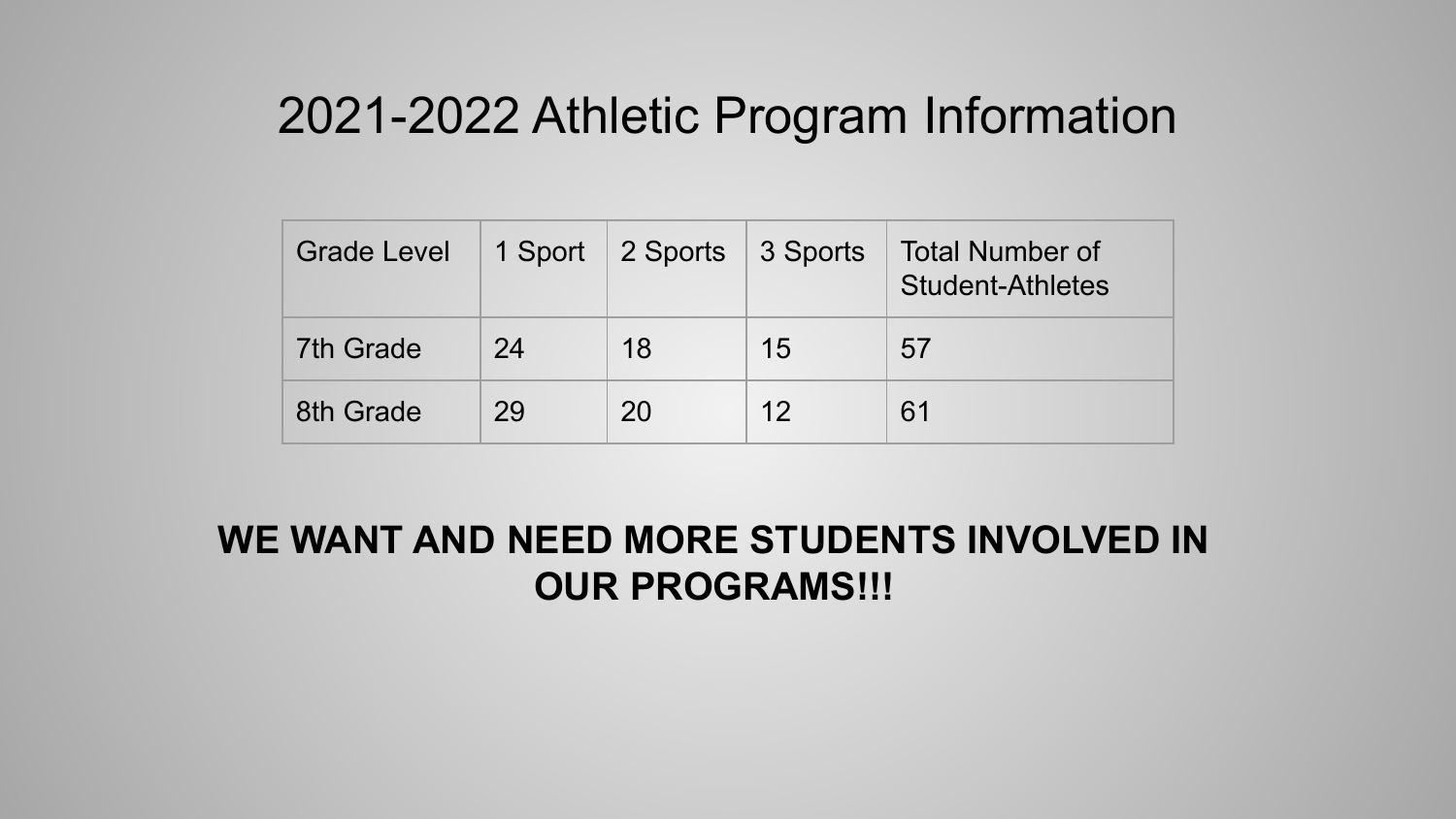#### Logan Elm Middle School - Sports Offered

| <b>Fall</b>                                                                         | <b>Winter</b>                                                                         | <b>Spring</b>                                           |
|-------------------------------------------------------------------------------------|---------------------------------------------------------------------------------------|---------------------------------------------------------|
| Cheerleading<br><b>Cross Country</b><br>Golf (Club-Sport)<br>Football<br>Volleyball | Cheerleading<br><b>Boys Basketball</b><br><b>Girls Basketball</b><br><b>Wrestling</b> | <b>Baseball</b><br>Softball<br><b>Track &amp; Field</b> |

The following sports **will have** tryouts and cuts:

Cheerleading, Volleyball, Basketball, Baseball, Softball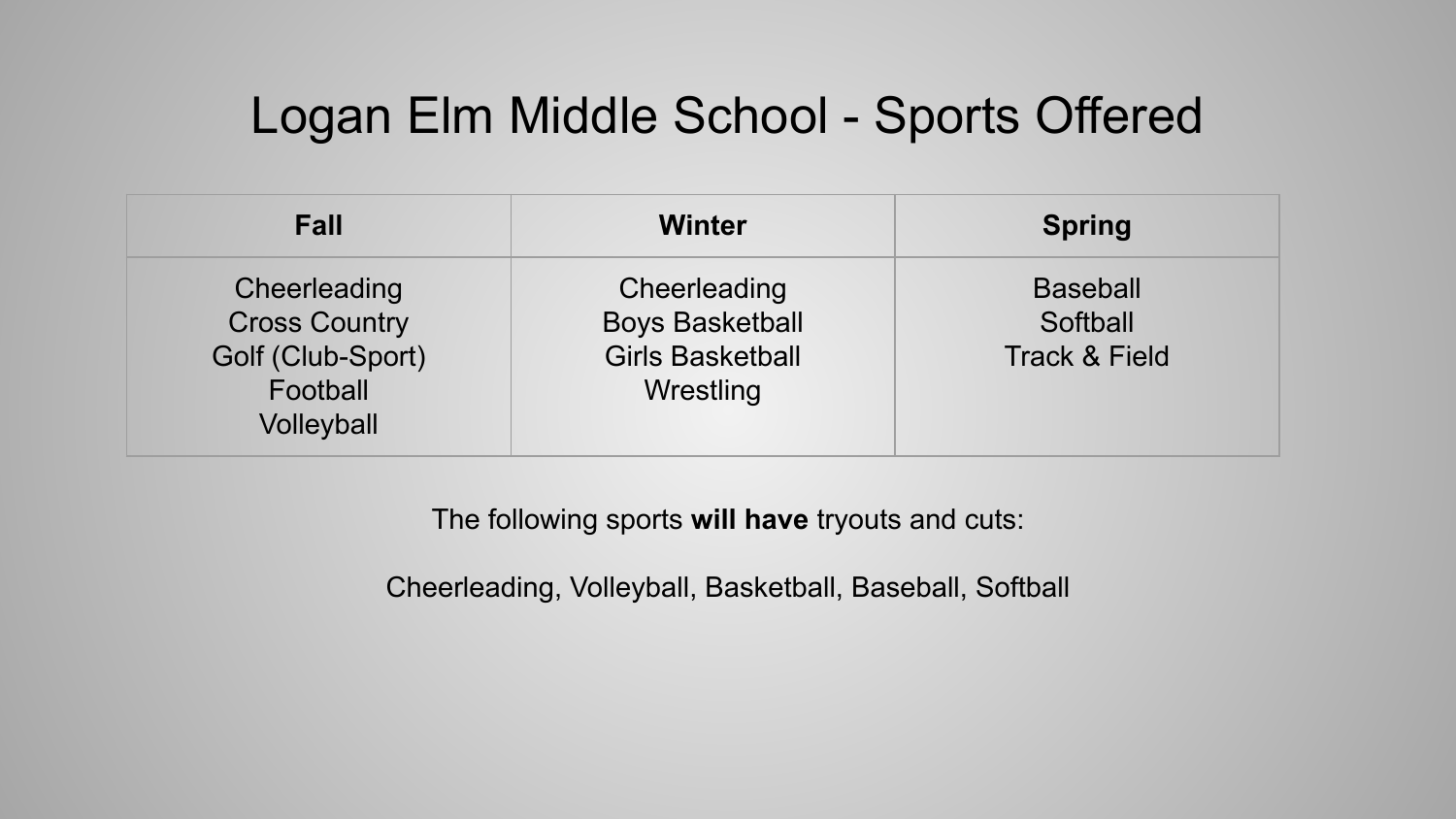# Requirements to Participate in Middle School Sports

- Must be completed prior to the first day of tryouts/practice
	- Valid Pre-Participation Physical ([https://ohsaaweb.blob.core.windows.net/files/Sports-Medicine/2022-23PPE\(Eng](https://ohsaaweb.blob.core.windows.net/files/Sports-Medicine/2022-23PPE(English).pdf) [lish\).pdf](https://ohsaaweb.blob.core.windows.net/files/Sports-Medicine/2022-23PPE(English).pdf))
	- All Final Forms must be completed [\(https://www.loganelmsports.com/final-forms\)](https://www.loganelmsports.com/final-forms)
- **Academic Eligibility** 
	- Incoming 7th graders are all eligible to participate in the fall
	- Incoming 8th graders cannot have 2 failing grades on their fourth quarter report card of their 7th grade academic year
	- Grade Checks begin at the interim of the 1st quarter (If a student-athlete has two or more failing grades they are ineligible until they get all but one up to a passing grade
	- If a student has two failing grades at the end of a quarter, they are ineligible for the entire next quarter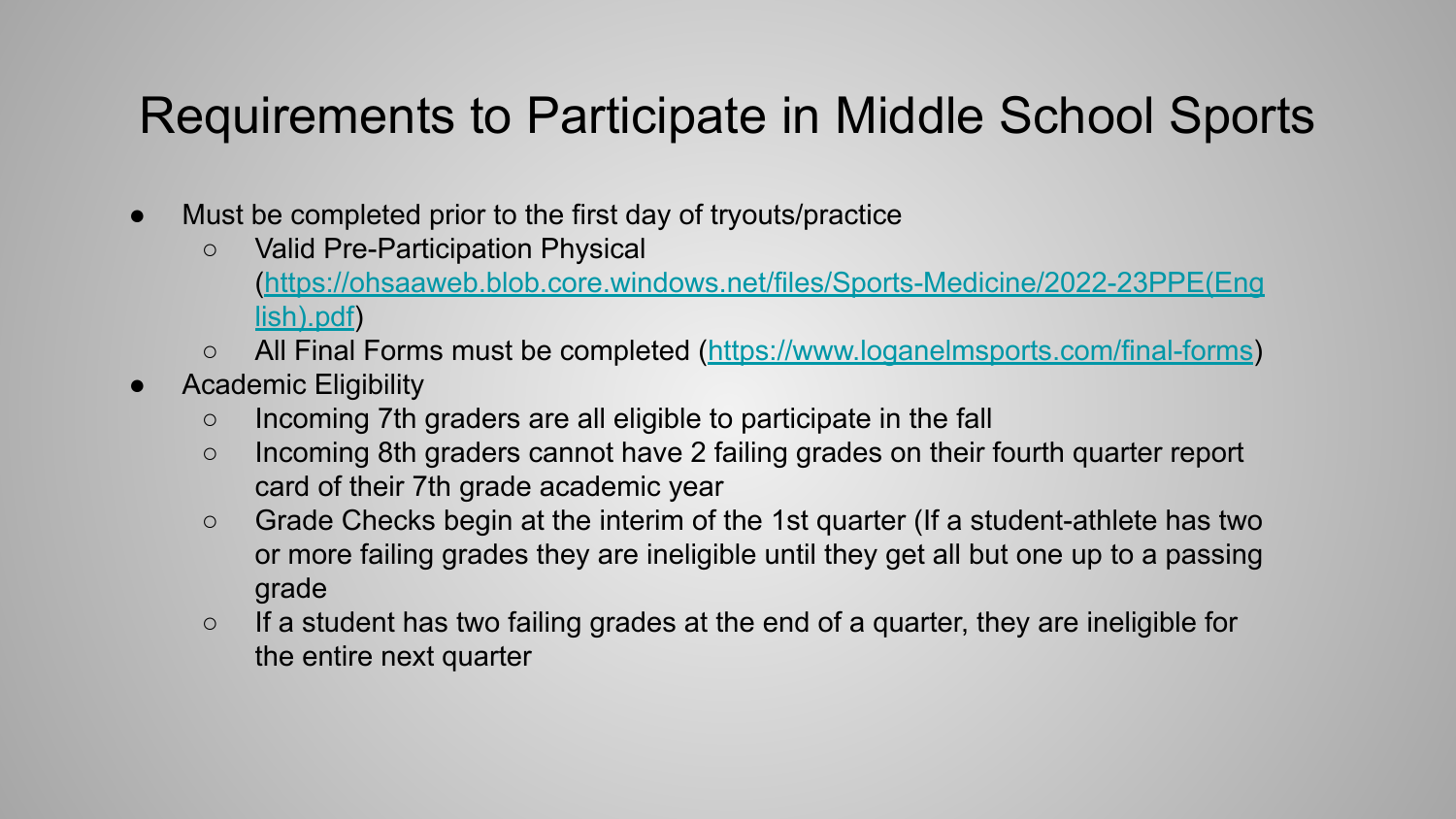# Requirements to Participate in Middle School Sports

- **School Day Eligibility** 
	- $\circ$  Students must be in school by 8:30 AM the day after a game or they are ineligible for the next game
	- If there is a pre-excused form completed or doctors note They are eligible for the next game
- **Athletic Sports Fee** 
	- Each student-athlete is responsible for paying a \$60 sports fee per sport with a total of no more than \$120 for the year (3rd sport is free)
	- This fee is for transportation not for other operating expenses
	- Student-athletes that are on free/reduced lunch will receive free/reduced sports fees
- Discipline Issues
	- Our student-athletes are held to a high standard and if there are continual discipline issues or a severe discipline issue, the student will be removed from their team
	- In School disciplinary actions can carry over to Athletic consequences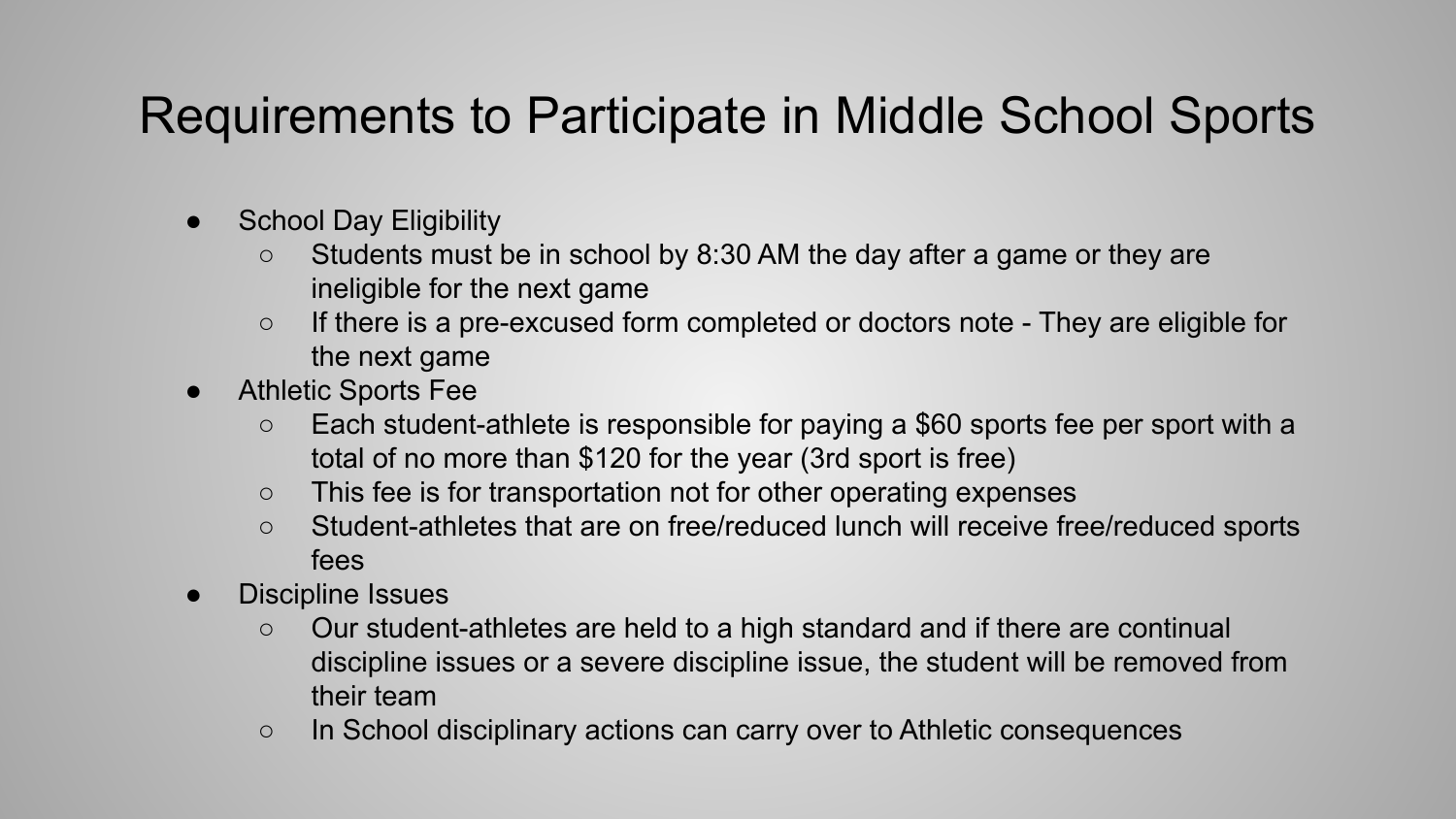# What to Expect from the Athletic Director

- Oversee the entirety of the Middle School Athletic Programs
- Provide Coaches with the necessary information, equipment, uniforms and resources needed to successfully run their programs
- Treat all situations with respect and handle issues and concerns in a timely and professional manner
- Do what is best for both the student-athlete and the Middle School Athletic Program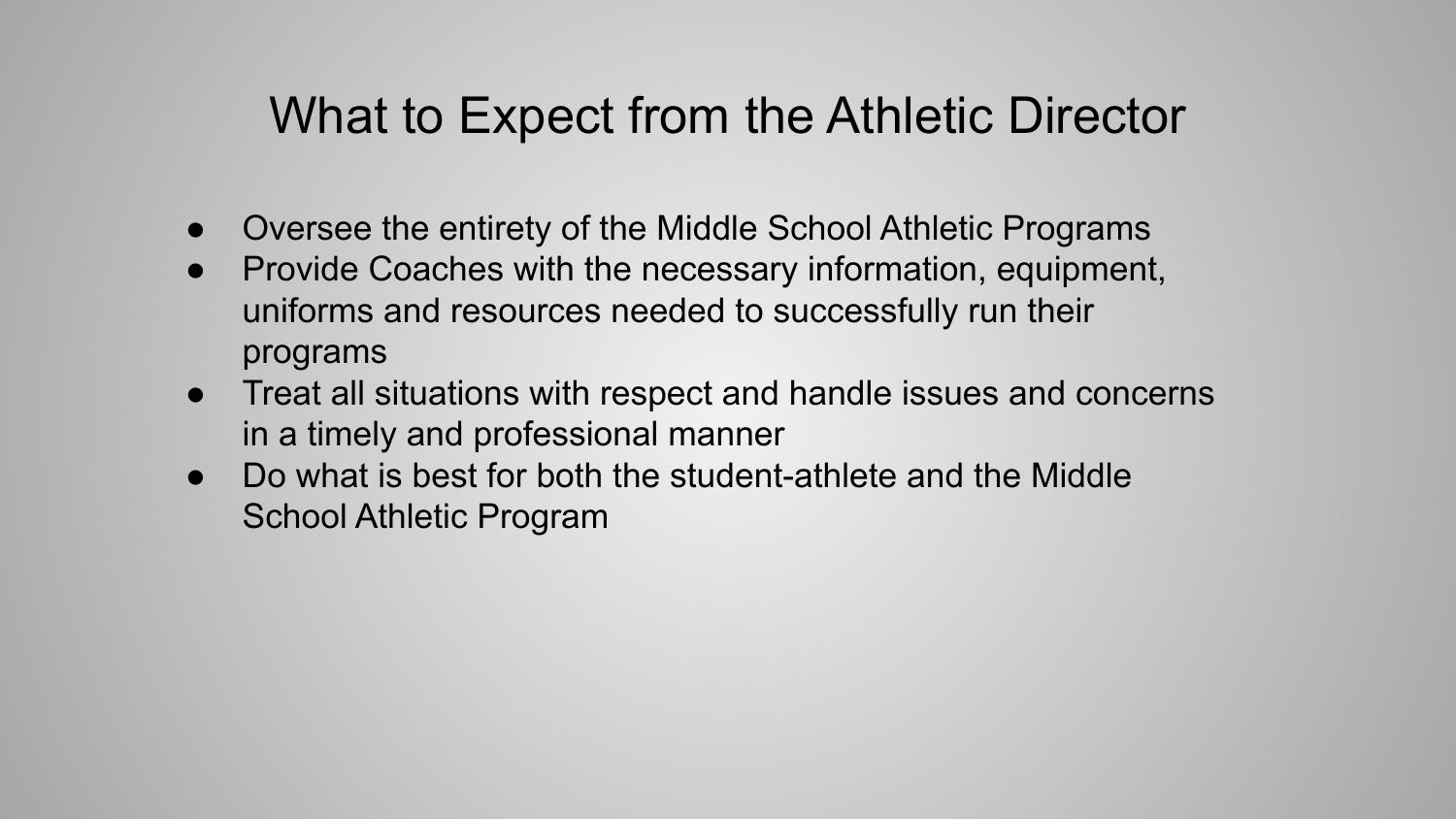# What to Expect from the Coach

- Communicating through the Remind App with families
- Providing families with a paper copy of a practice schedule and game schedule
- Having a daily practice plan
- Making sure each athlete is given the necessary equipment and uniforms
- Scheduling parents to work the concession stand and scoreboards
- Scheduling parents to work bingo (if it falls during your season)
- Providing high quality instruction daily to the student-athletes
- Providing feedback to each student-athlete throughout the season
- Providing student-athletes with experiences that allow them to learn hard work, determination, teamwork and leadership skills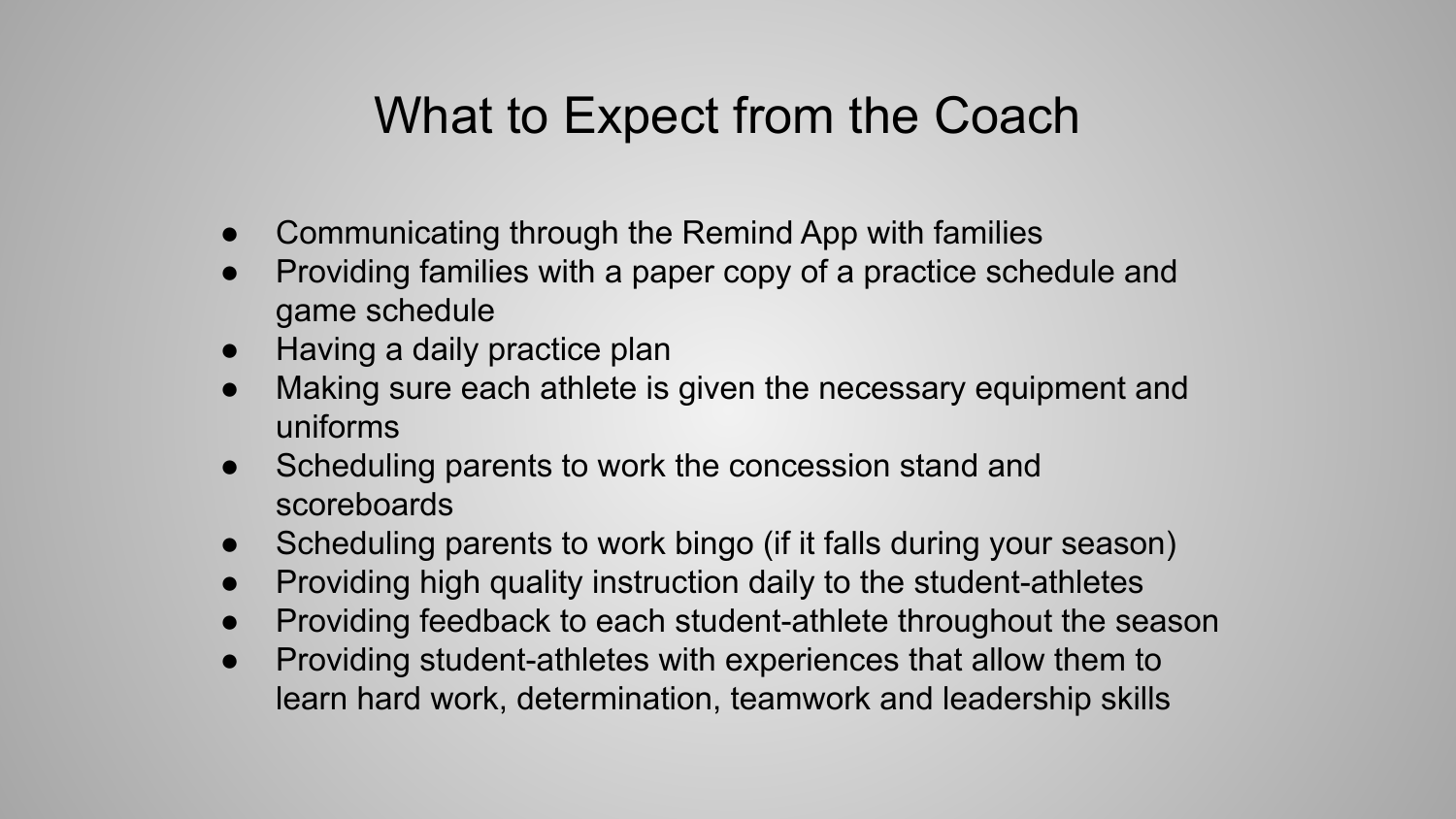# What We Expect From Families

- We expect families to treat Coaches, Administrators, Student-Athletes, Officials, Opposing Spectators and Event Workers with Courtesy and Respect
- We expect families to help provide a positive experience for all of our student-athletes
- We expect families to represent Logan Elm in a positive manner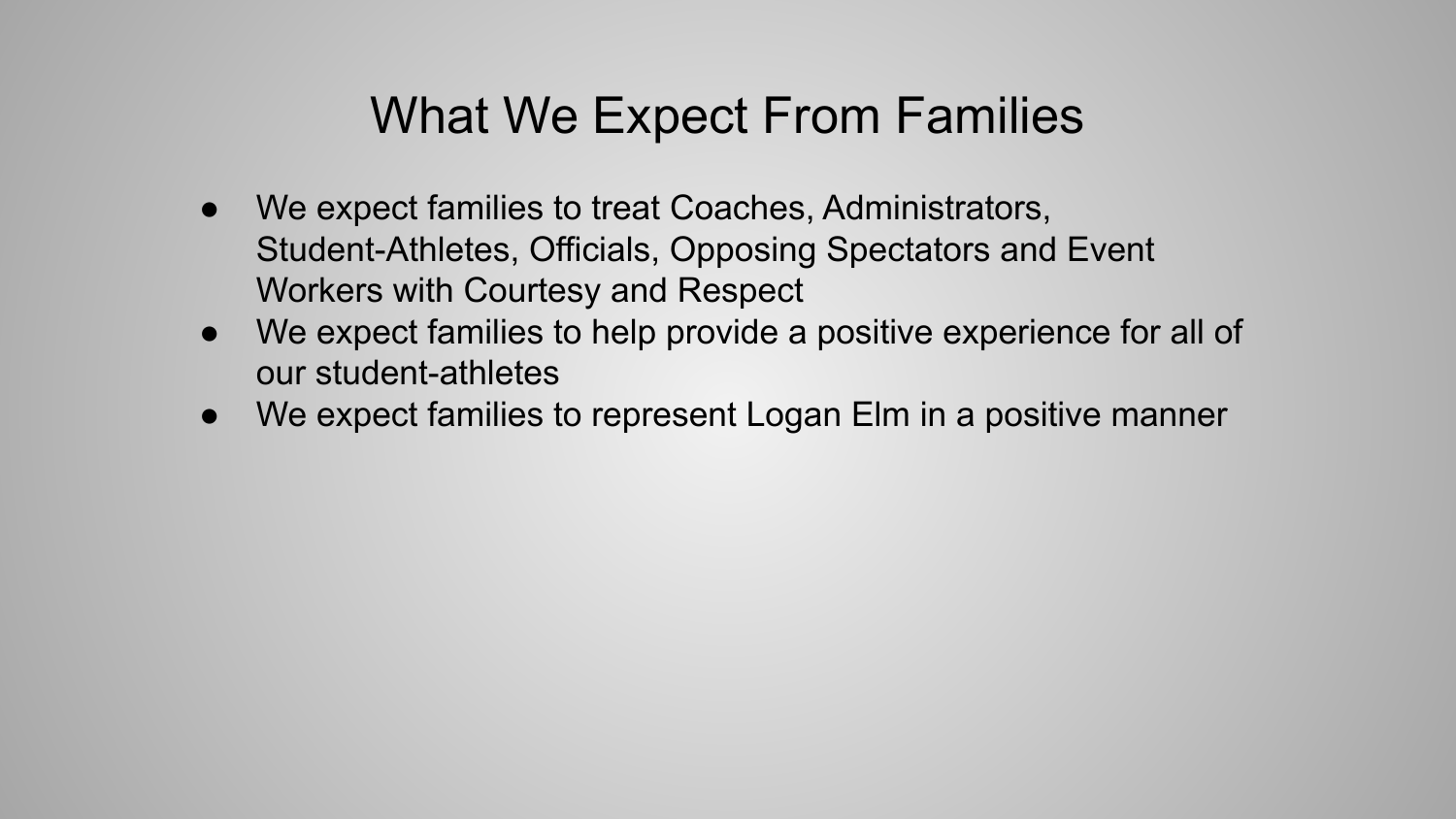# Ticketing Information

- **Home Events** 
	- Hometown Ticketing (Online Ticketing)
	- Possibility of Credit Card Machines
	- NO CASH will be accepted next year
	- There will be passes that will be available for a discounted price (Beginning this August)
- **Away Events** 
	- HomeTown Ticketing (Most schools are using this)
	- Some schools will accept credit cards
	- Most schools are NOT Accepting Cash
	- These things will be communicated with families prior to each away event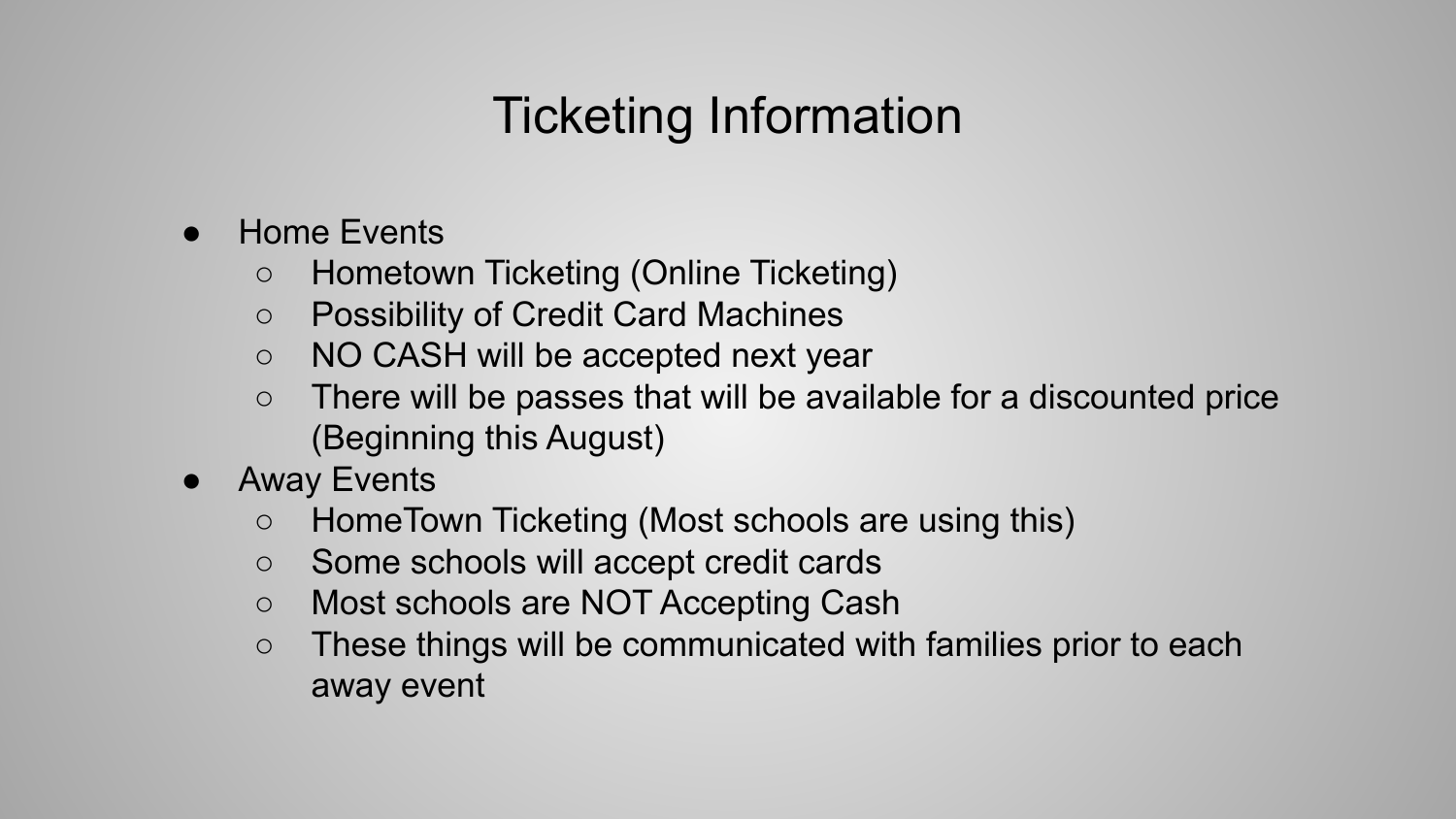# Where to Locate Information

McDowell Website -

[https://www.loganelm.org/mcdowellmiddleschool\\_home.aspx](https://www.loganelm.org/mcdowellmiddleschool_home.aspx)

- $\bullet$  McDowell Twitter Account @mcdowell\_ms
- Logan Elm Athletic Website -<https://www.loganelmsports.com/>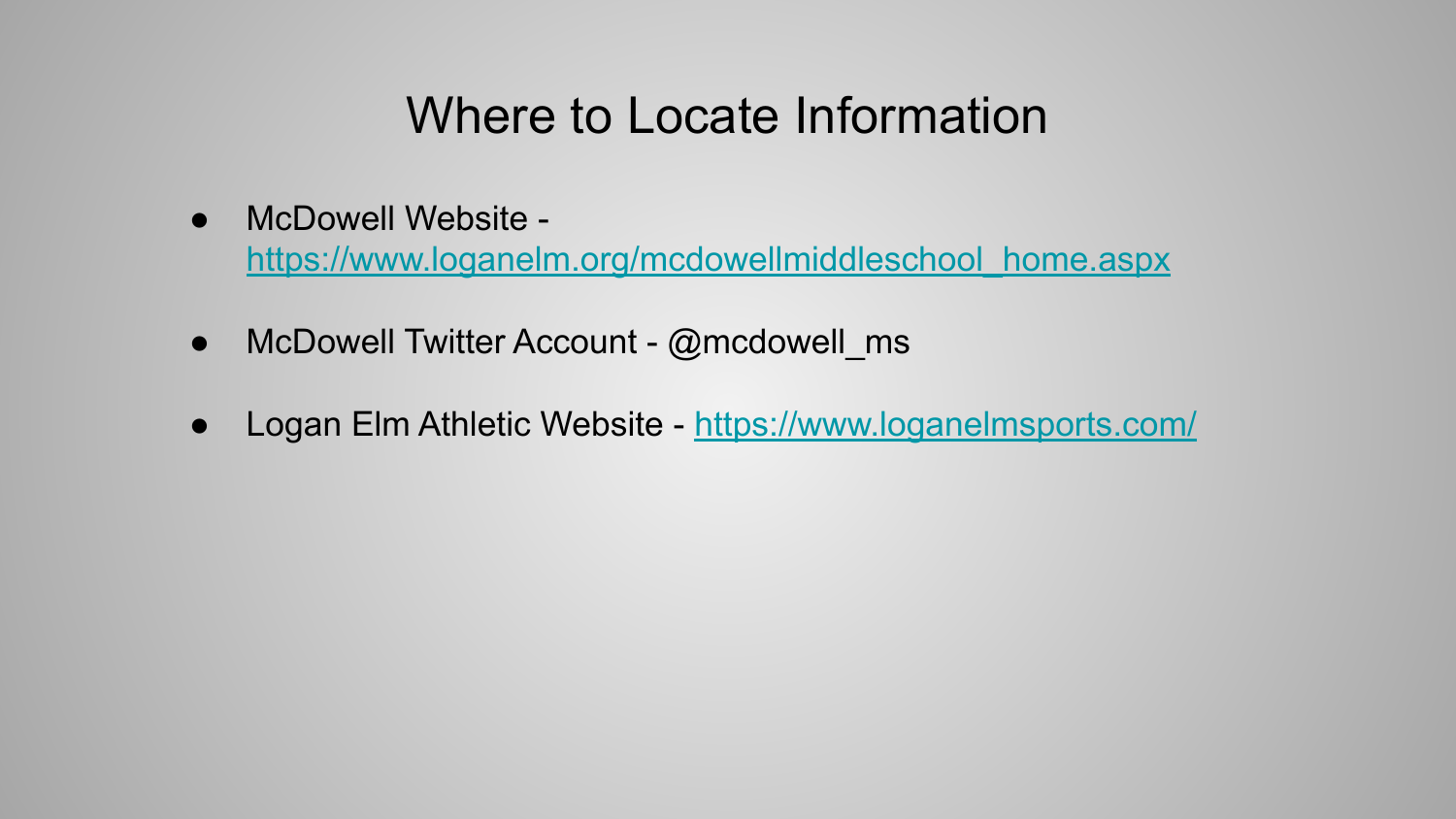# Tryouts, Cuts and Playing Time

- **Tryouts and Cuts** 
	- There are some sports that have tryouts and cuts
	- Tryouts are mandatory to be present at
	- Cuts are difficult but coaches will always do their best to do it in a respectful and considerate manner
- Playing Time will not be equal and it is not guaranteed
	- There will be student-athletes that play more than others and there will be times that student-athletes do not get into a game
	- $\circ$  We know and understand that student-athletes at the middle school level need game time experience and our goal is to give each athlete that opportunity but there are times and situations where it may not be possible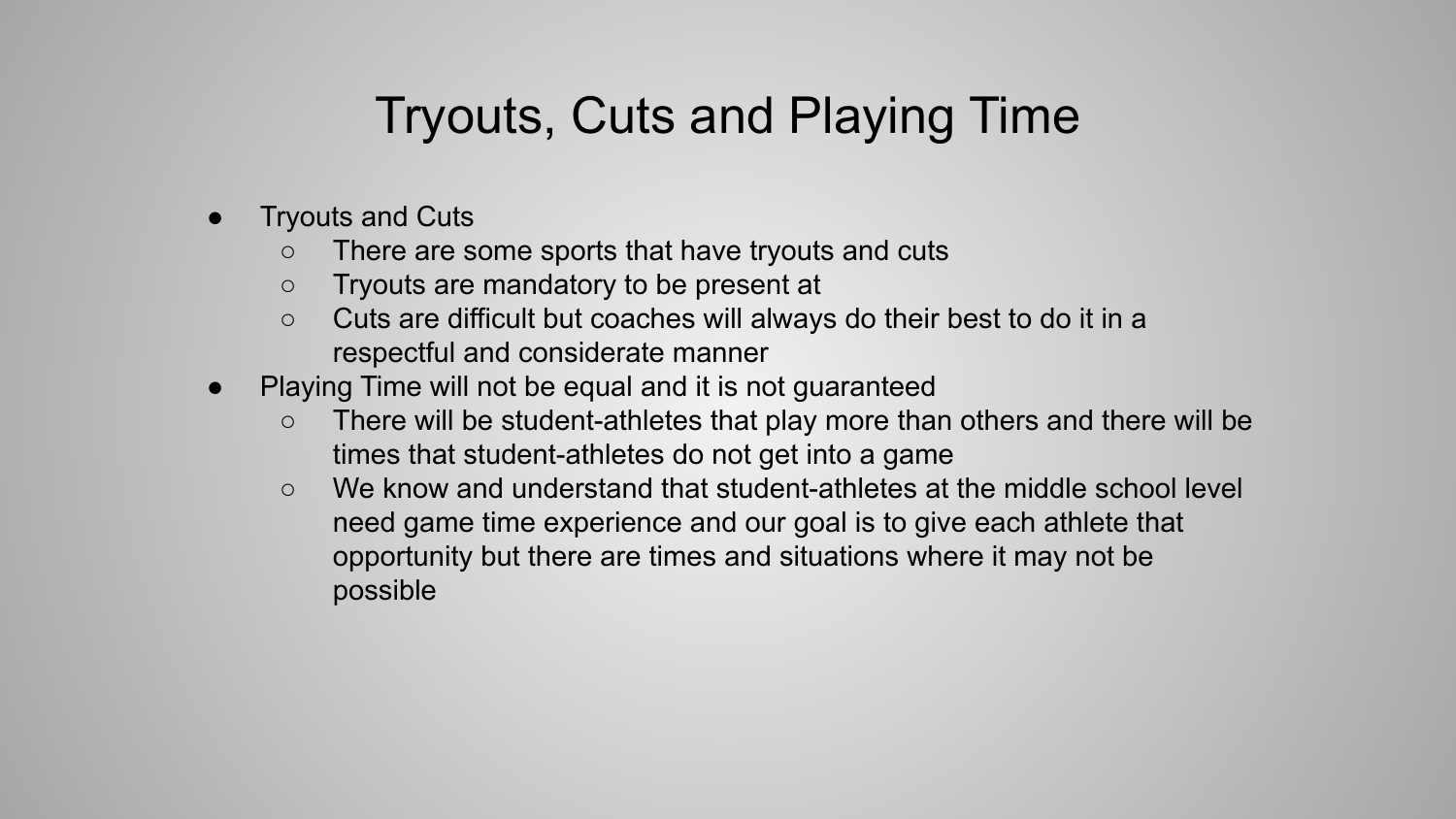#### Chain of Command

| Self-Advocacy | <b>Parent Meeting</b> | Meet with Athletic Director |
|---------------|-----------------------|-----------------------------|
| Step 1        | Step 2                | Step 3                      |

We feel that it is important for student-athletes to begin to learn to advocate for themselves.

We ask each student-athlete that has questions or concerns to meet with the coach before or after a practice to talk with them.

If the student-athlete and the coach cannot answer all of concerns and questions, the next step would be for the parents to schedule a meeting that is to occur ONLY after a practice to discuss the issue.

Coaches are instructed NOT to meet with parents before or after a game.

If the parents and the coach cannot come to an understanding the final step is to schedule a meeting with the Athletic Director. Many times, the building principal will also be invited to this meeting. The Athletic Director will not address playing time or coaching strategies with any parents.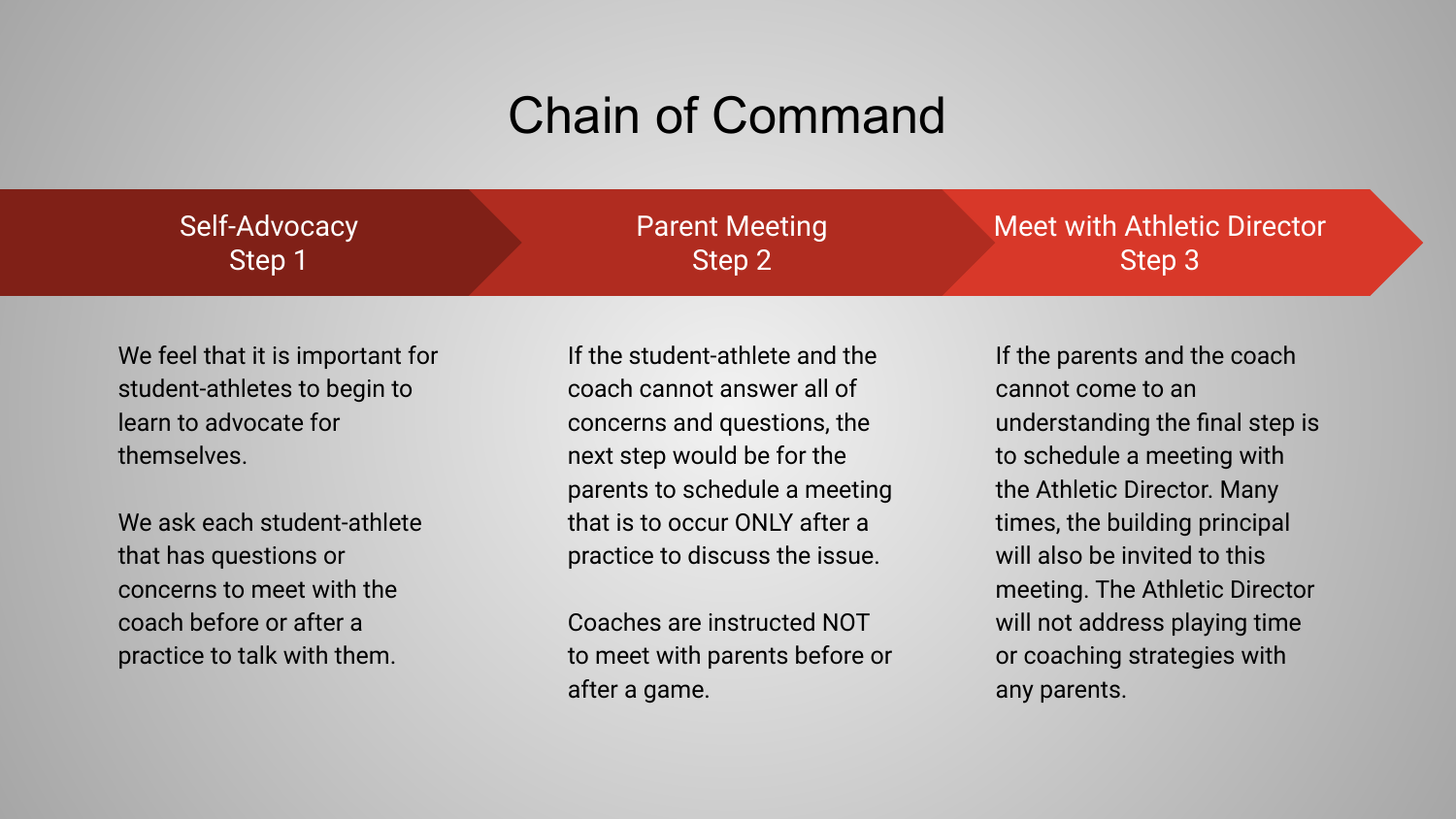# 24/7 for 365

- Athletics is a 24 hour, 7 day a week and 365 day commitment
- Issues that occur outside of the school day and outside of the season can still affect the student athletes seasons
- Social Media is the cause of 90% of disciplinary action
- Vaping Issues
- Be sure to read the Student-Athletic Handbook and understand how discipline is handled
- Athletics is a Privilege, not a Right

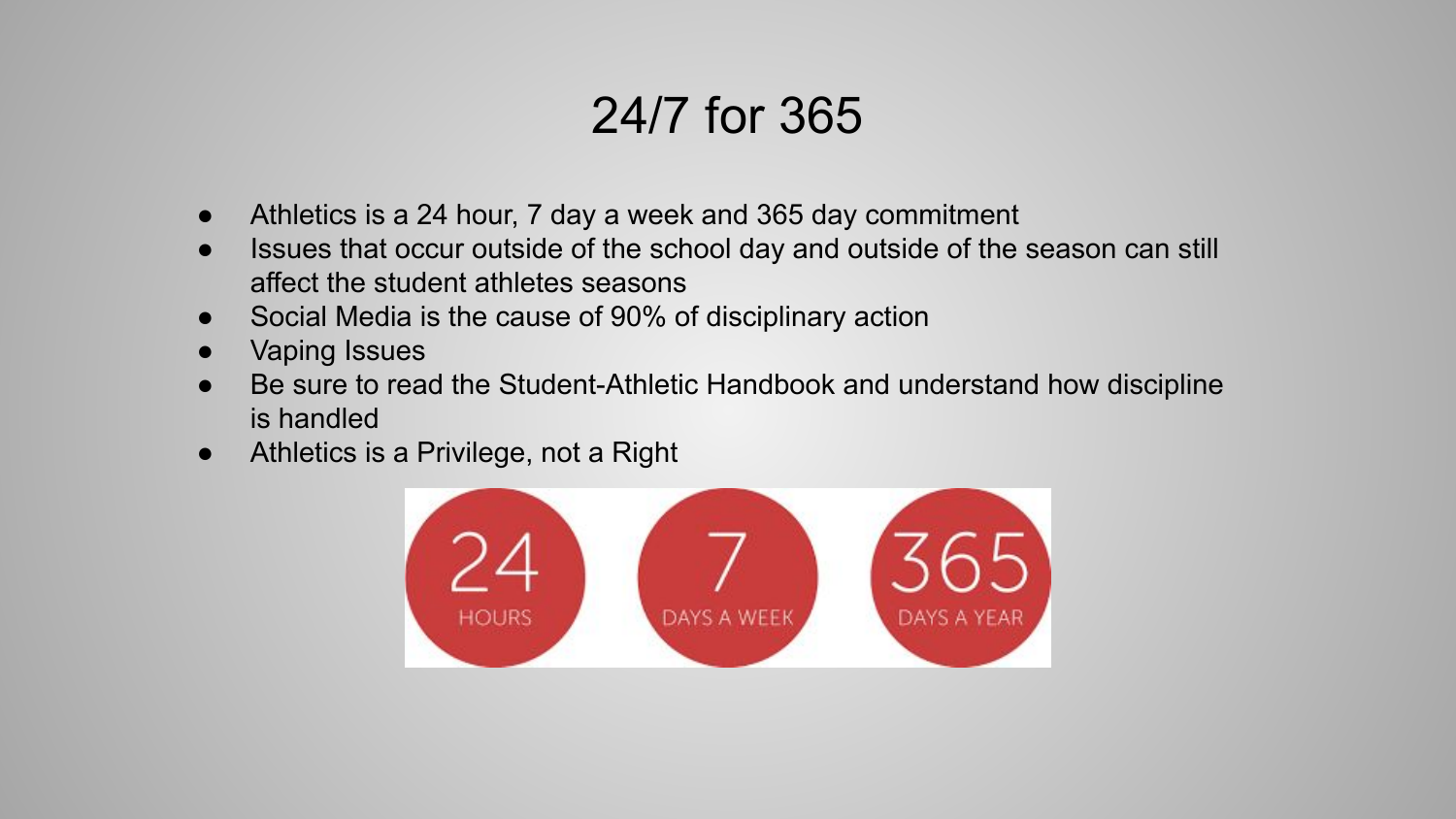### Meet the Athletic Trainer

- **Caleb Betz** 
	- 2010 Graduate of Logan Elm High School
	- Employed through Ohio Health
	- 7 Years as our Athletic Trainer
	- [caleb.betz@ohiohealth.com](mailto:caleb.betz@ohiohealth.com)

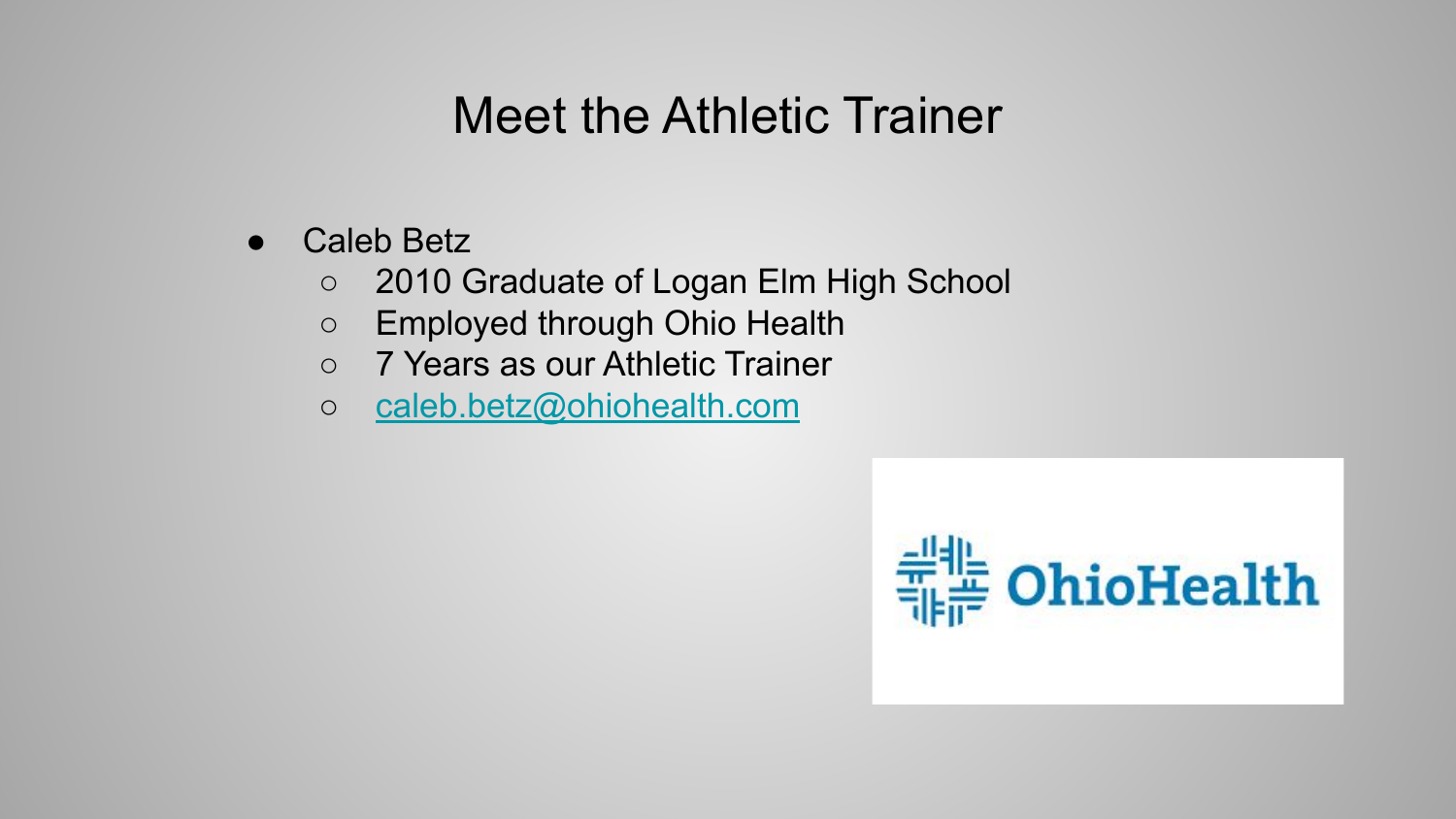#### Athletic Boosters

2022-2023 School Year

- President Marsha Few
- Vice President Greg Bryant
- Secretary Stacy Braun
- Treasurer Jay Elsea
- Facility Liaison Dan Bise
- Bingo Kim Manson & Becky Heeter
- Concessions Misti Allison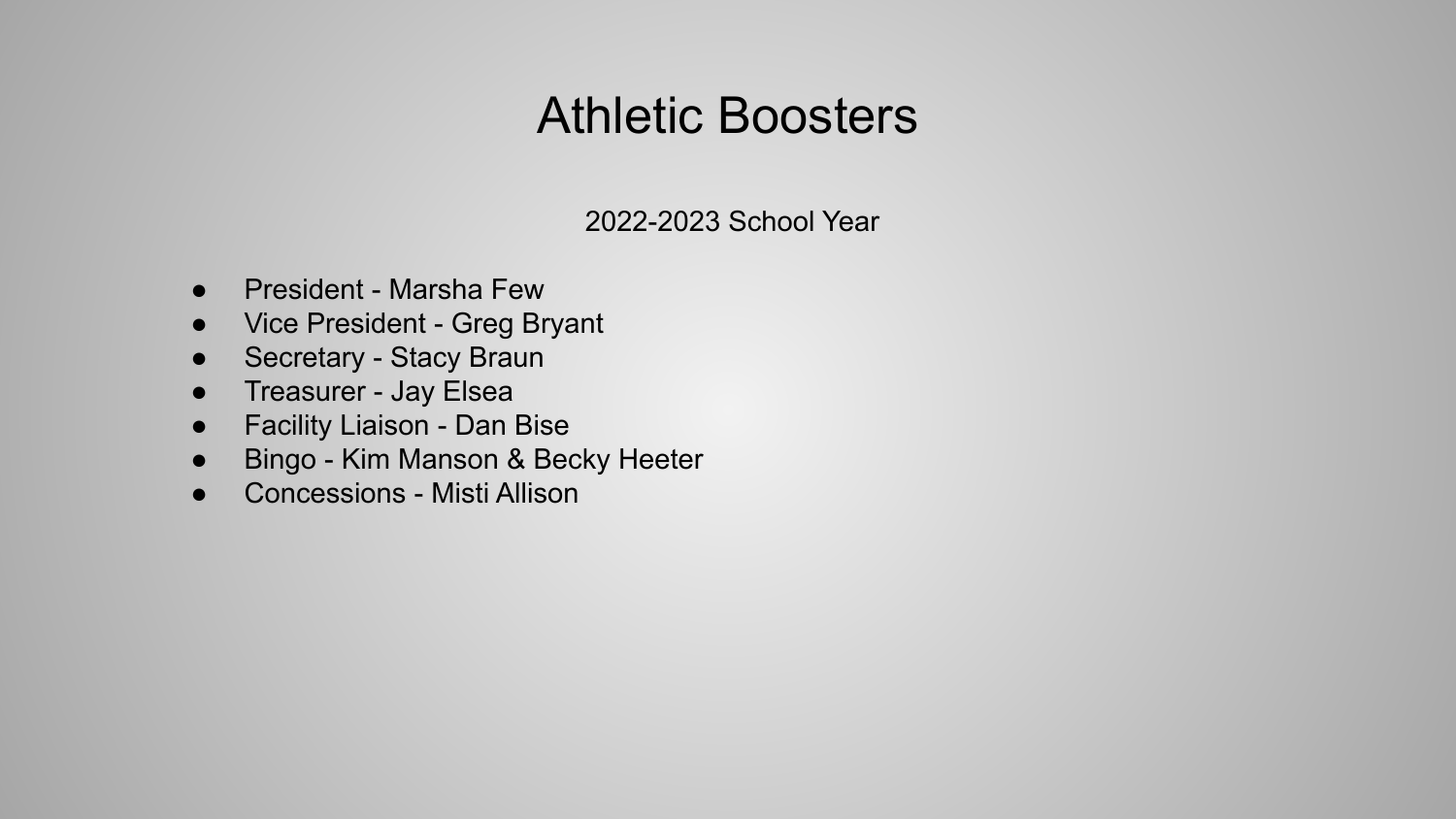#### 2022-2023 Athletic Schedules

The 2022-2023 Athletic Schedules can be found at the following website. They will be updated throughout the summer and throughout the beginning of the school year.

<https://www.loganelmsports.com/mcdowellsports>

**ALL FALL SPORTS THAT ARE SCHOOL SPONSORED (FOOTBALL, VOLLEYBALL, CROSS COUNTRY AND CHEER) ARE ABLE TO BEGIN PRACTICES ON AUGUST 1, 2022**

**CLUB GOLF WILL BE STARTING ON JULY 18, 2022**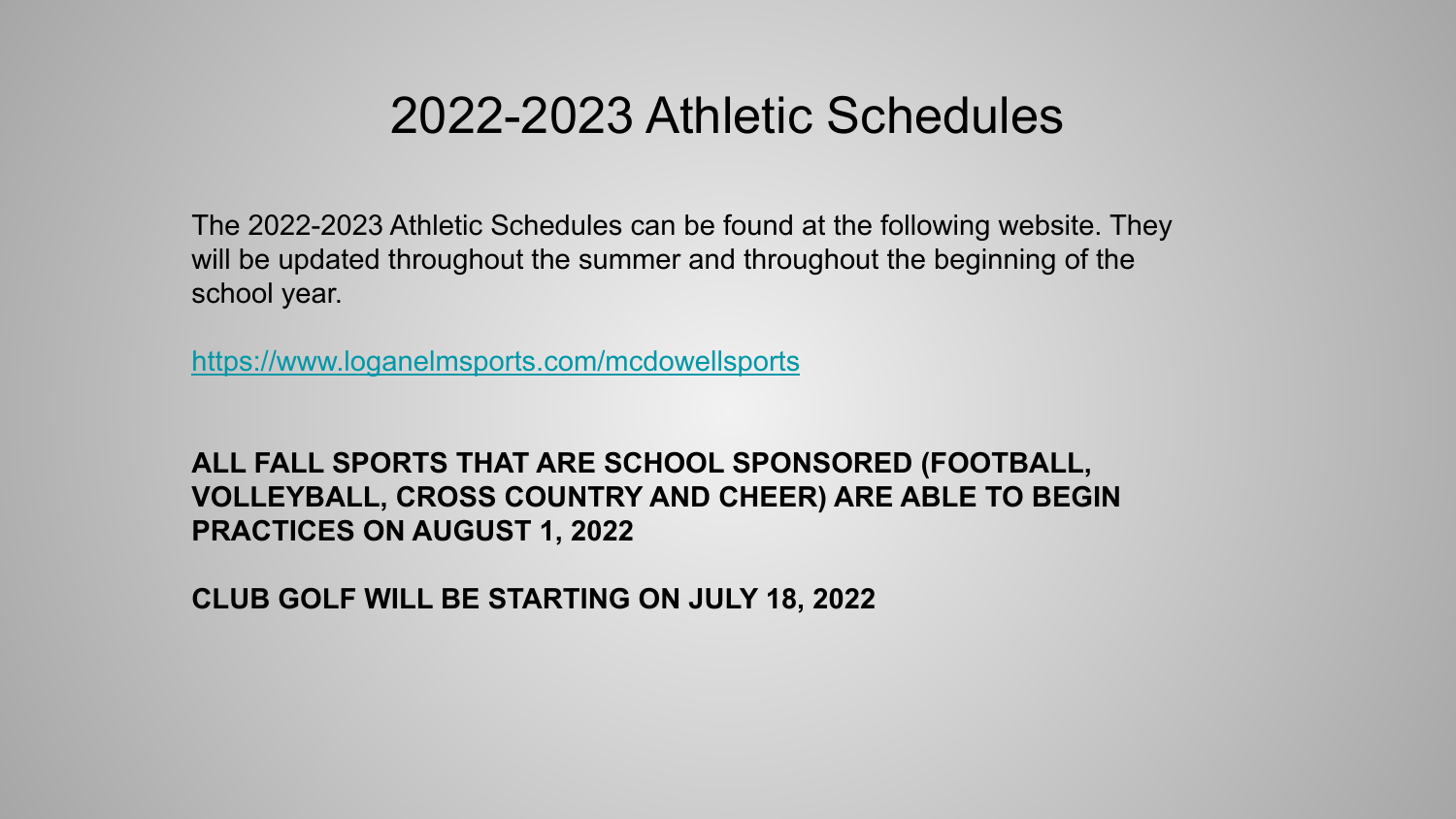# **Conclusion**

- We want our student athletes to have fun within our programs
- We want to encourage and embrace our young people joining our athletic programs
- We want to set the standard for sportsmanship, ethics and integrity within our programs
- We want to represent Logan Elm in a positive manner